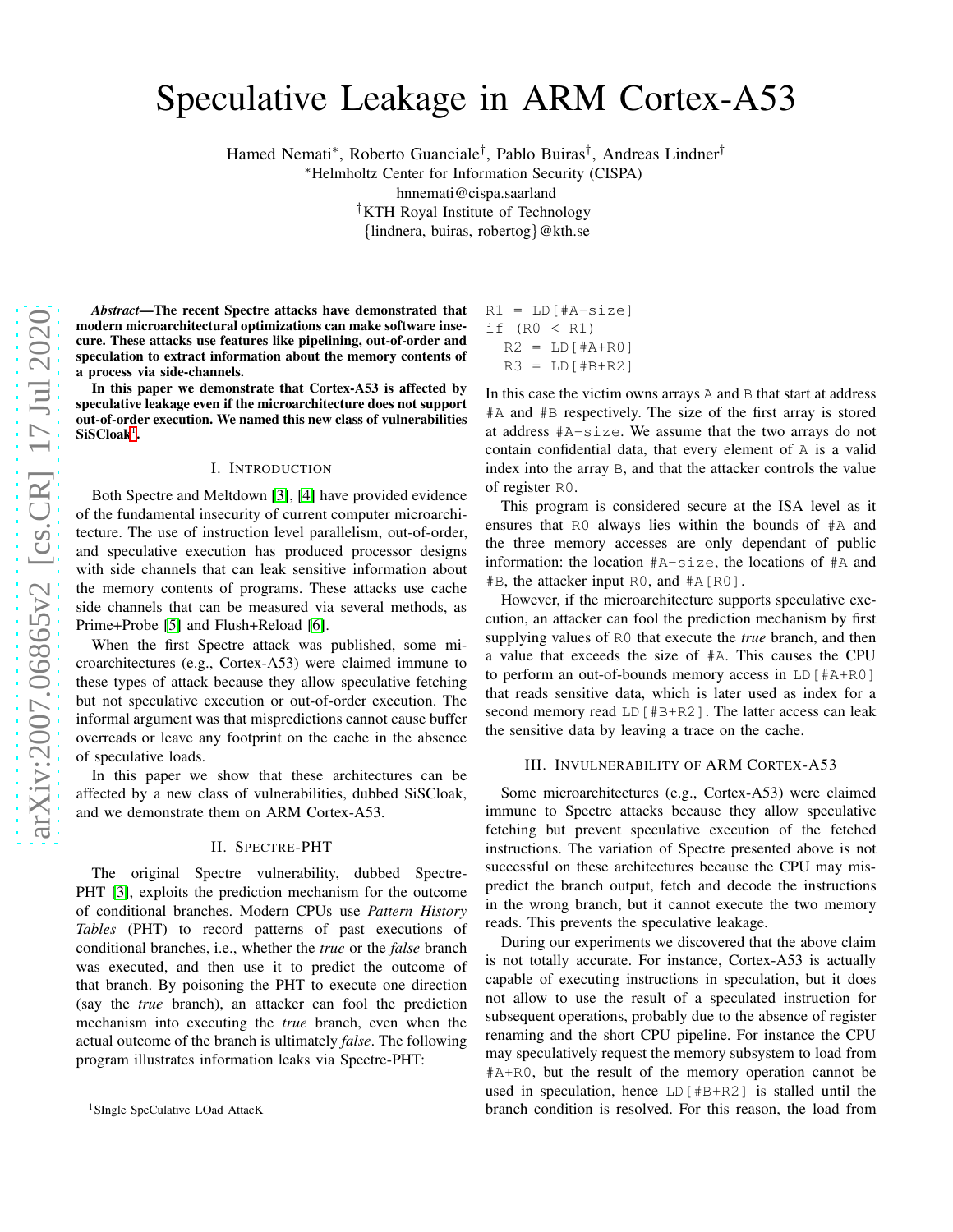#A+R0, whose address is not confidential, can affect the cache, while the load from  $LD$  [#B+R2], whose address may contain confidential data, cannot. This makes the original version of Spectre ineffective on ARM Cortex-A53.

# IV. SISCLOAK

The discussion above does not answer a more general question: do Cortex-A53 cores prevent all leakage due to speculation? Here we show that the answer is no and we provide two similar counterexamples. The first counterexample is the following program:

$$
R1 = LD[#A-size]
$$
  
if (R0 < R1)  

$$
R2 = LD[#A+R0]
$$
  
if (R2 & 0x80000000)  

$$
R3 = LD[#B+R2]
$$

In this case we assume that array B does not contain confidential data, that every element of A is a valid index into the array B, and that the attacker controls the value of register R0. We also assume that the highest bit of each element of A identifies the classification of the element itself, i.e. the element is public only if the highest bit is set. This program is considered secure at the ISA level as it ensures that R0 always lies within the bounds of #A and that no memory access depends of non-public information. However, we discovered that on Cortex-A53 this program is not secure. In fact, the CPU may mispredict condition R2 & 0x80000000 which leads to consider a confidential element is public. In this case, the CPU may speculatively access #B+R2, making the confidential data in R2 affect the cache.

The second counterexample (which was also previously presented but not experimented in [\[2\]](#page-1-0)) is a variation of Spectre PHT:

```
R1 = LD[#A-size]R2 = LD[#A+R0]if (R0 < R1)
R3 = LD[HB+R2]
```
With respect Spectre PHT, the access  $R2 = LD[#A+RO]$  has been anticipated by the programmer or the compiler. In this case, a Cortex-A53 CPU may mispredict condition  $R_0 < R_1$ and speculatively access #B+R2, which may contain data that has been read out-of-bound.

### V. EXPERIMENTATION

We conducted our experiments on Raspberry Pi 3, which is a widely available ARMv8 embedded system. The platform's CPU is a Cortex-A53, and according to the reference manual it is an 8-stage pipelined processor with a 2-way superscalar and in-order execution pipeline. The CPU also implements branch prediction and a *performance monitor counter* (PMC) which we used for timing analysis.

Our experimentation platform runs as bare-metal code, there are no background processes or interrupts. In fact, our goal is to show that these speculative leakages exist and we leave

their practical exploitation as future work. Similar to the original Spectre PHT attack we mistrain the branch predictor by executing the victim code in a loop with valid inputs, thereby training the branch predictor to expect that conditional expression will be true. Next we execute the victim code with malicious inputs. While according to the processor reference manual speculative execution of the code residing in true branch should not happen with malicious input, we observed different effects at the microarchitectural level.

In order to collect evidence that speculative execution of code after the conditional expression happens, we initially used ARM TrustZone and we exploited privileged debug instructions to directly inspect the cache state. Later we simulated a real attack, were we used timing analysis to leak the secret. This is done using Flush+Reload attack, where the attacker invalidates shared cache lines, causes the execution of the victim code, and then measures the timing of a later access to the shared lines. If the access time to the shared lines incurs shorter latency, the attacker can infer which lines have been accessed by the victim. To access timing information we used the cycle counter of Cortex-A53 PMC, which allows us to accurately measure latency of memory accesses.

## VI. CONCLUDING REMARKS

We show two new speculative vulnerabilities that affect the ARM Cortex-A53 processor. This invalidates common beliefs regarding the immunity of this processor against Spectre-like attacks. Our experiments show that Cortex-A53 speculatively executes instructions located after a conditional expression which needs to load its operands from the memory. However, the length of this speculative execution is limited to at most two instructions; if one of the two instructions is a load from a cacheable memory address then the corresponding cache-line is speculatively filled with values from the memory.

Recently ARM published a similar vulnerability, which has been called "straight-line speculation" [\[1\]](#page-1-1). Straight-line speculation involves the processor to speculatively execute the next instructions past an unconditional change in control flow. The report shows that existing ARM processors are affected by this vulnerability for unconditional indirect branches and function returns, but are not affected for unconditional direct branches. We believe that both SiSCloak and straight-line speculation are caused by the ability of ARM Cortex-A53 to speculatively issue memory requests when the control flow can not be statically determined.

# RESPONSIBLE DISCLOSURE

SiSCloak was responsibly disclosed to ARM by the authors on June 2020. As part of the disclosure process, ARM confirmed that the Cortex-A53 is vulnerable to attacks based on single speculative memory loads, as described in this report.

## **REFERENCES**

- <span id="page-1-1"></span><span id="page-1-0"></span>[1] ARM: Straight-line speculation. Whitepaper (2020)
- [2] Guarnieri, M., Kpf, B., Reineke, J., Vila, P.: Hardware-software contracts for secure speculation (2020)